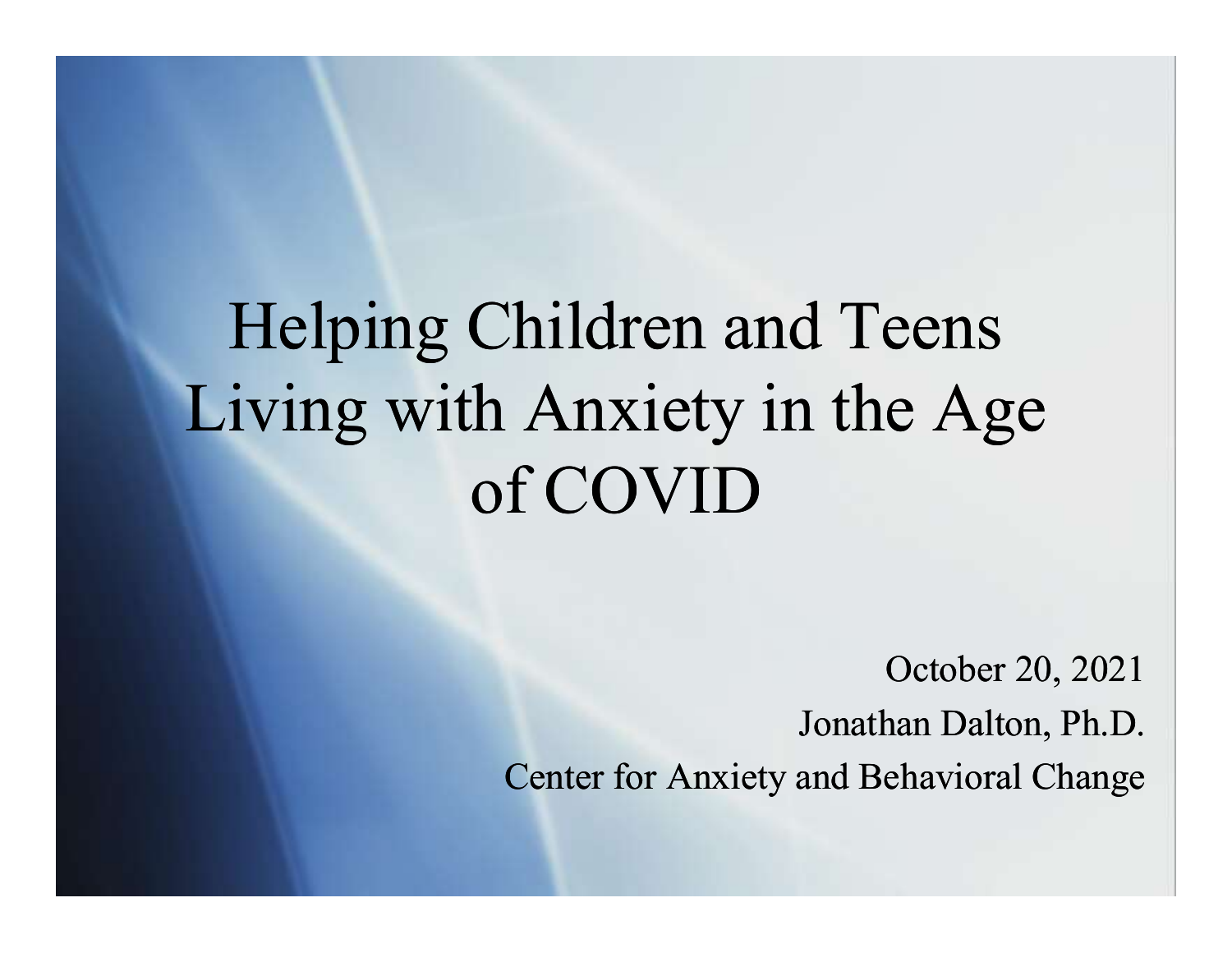# Intelligence, Creativity, Compassion…

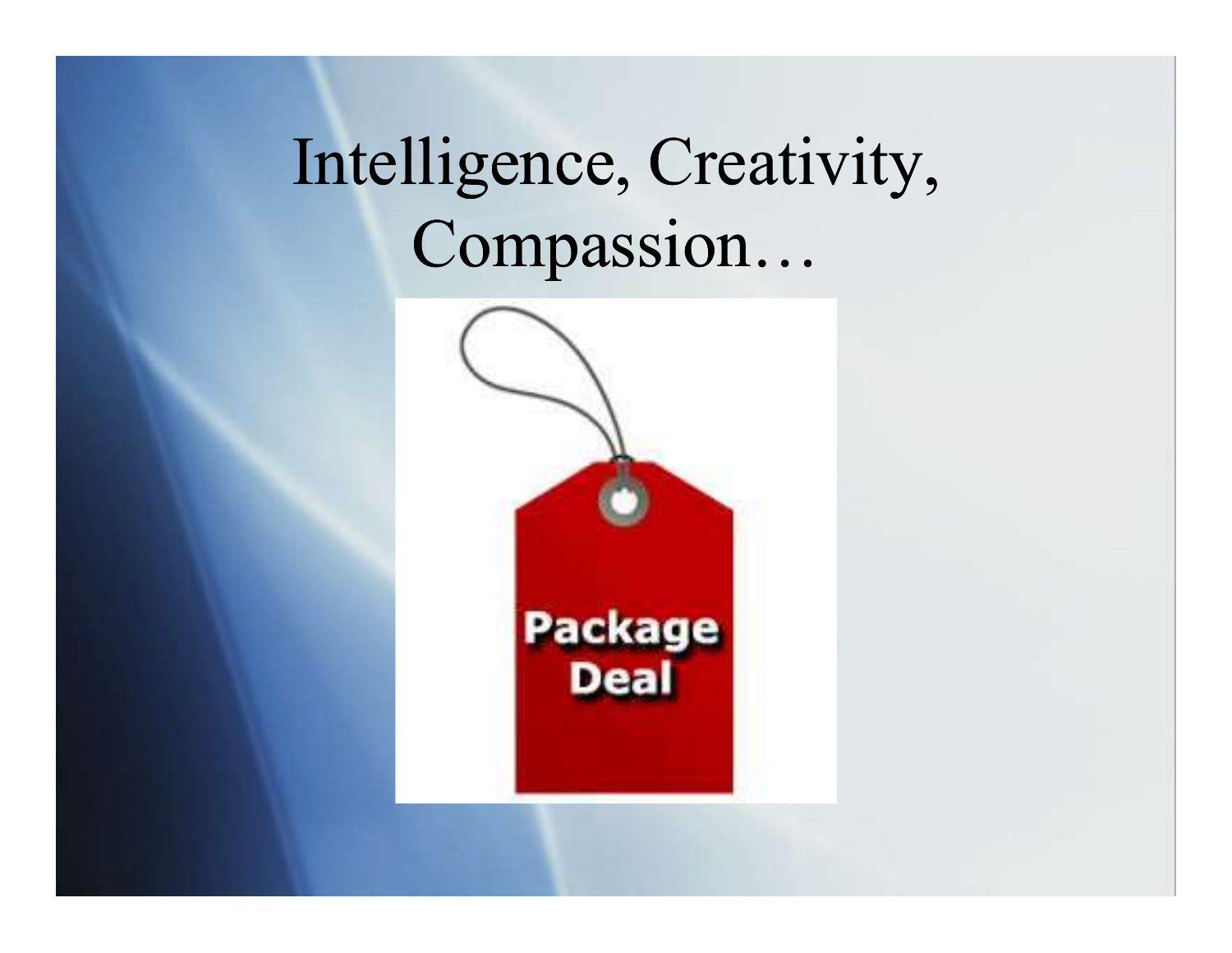"Having an anxiety disorder is like being stuck in that moment when you realize you've leaned too far back in your aving an anxiety disorder is like being stuck in that<br>nt when you realize you've leaned too far back in your<br>chair, but have not yet fallen." – teenage patient

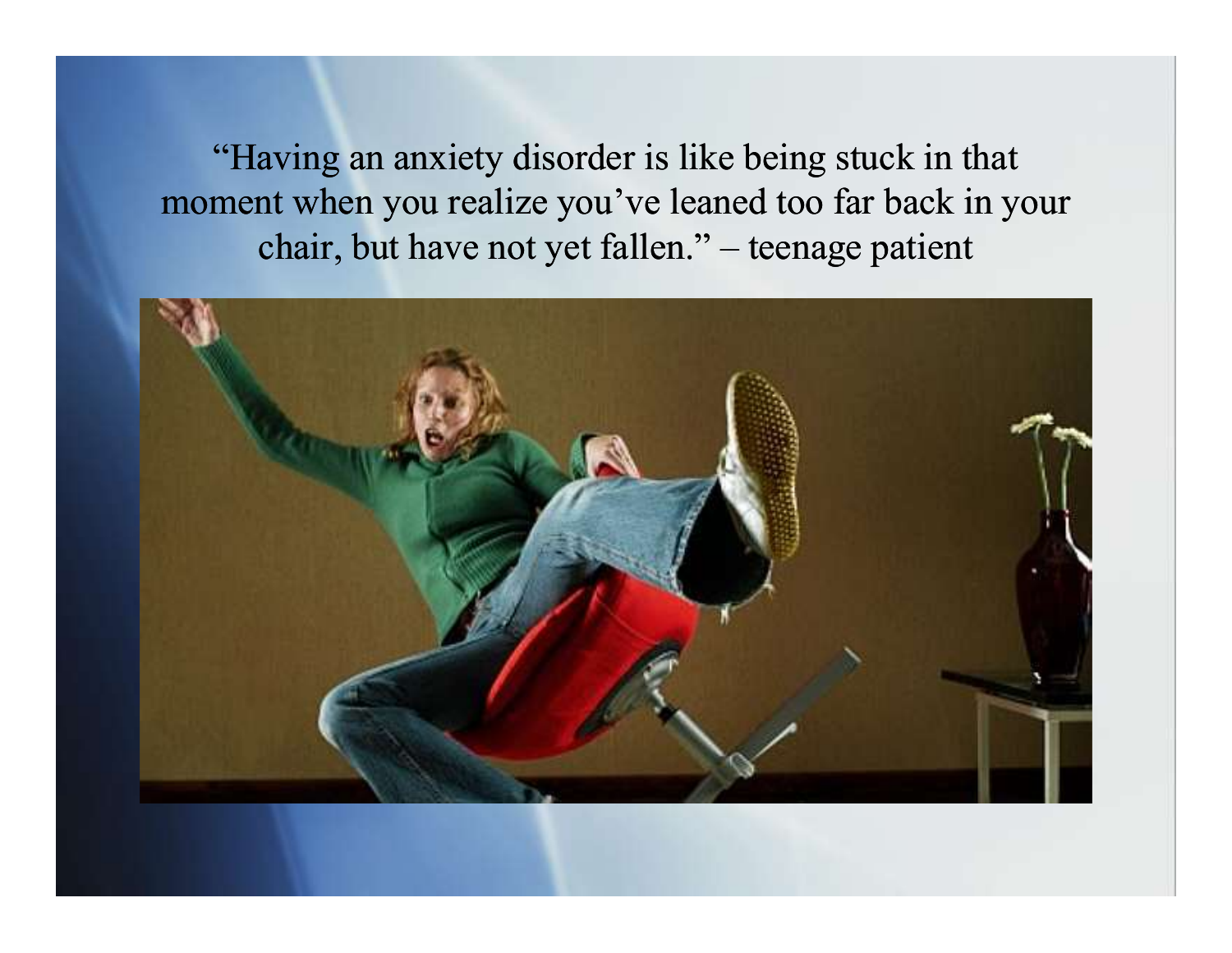# Adaptive Anxiety vs. Disordered Anxiety

#### Adaptive Anxiety

 $\blacksquare$  Keeps us safe

A response to real danger

Prevents the repeating of mistakes

#### Disordered Anxiety

- Results in functional impairment
- Equivalent to a "false" alarm"
- Leads to unnecessary avoidance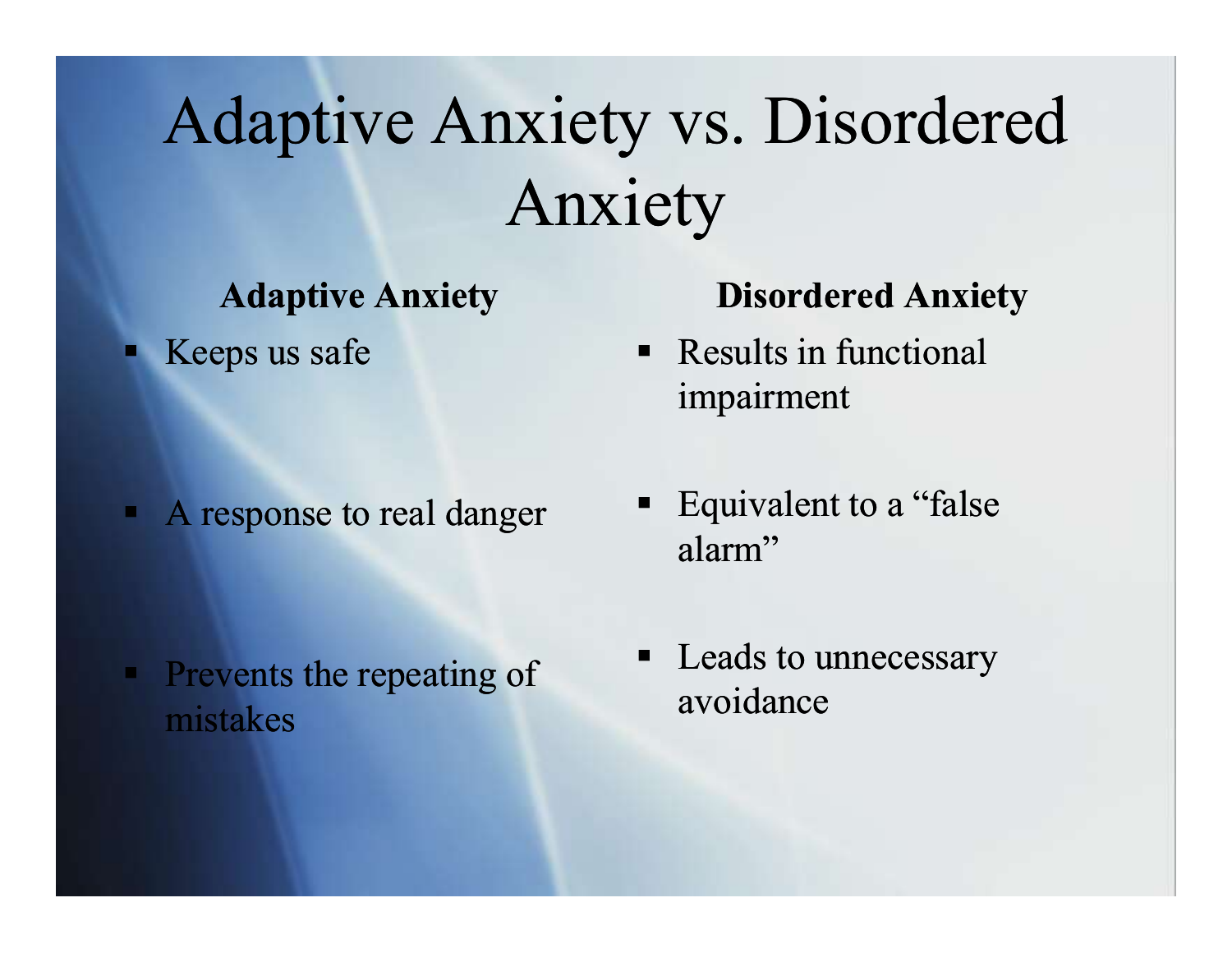Why this is <u>so</u> important<br>Children and Adolescents Why this is <u>so</u> important<br>Children and Adolescents<br>Median age of onset 11 – earliest of all<br>forms of psychopathology Children and Adolescents

- forms of psychopathology
- 8 % of children between ages 13 and 18 currently have an anxiety disorder
- **31.9% will have an anxiety disorder** between the ages of 13 and 18
- 8.3% will have " severe " anxiety disorder
- $\blacksquare$  Only 18 % of these teens receive treatment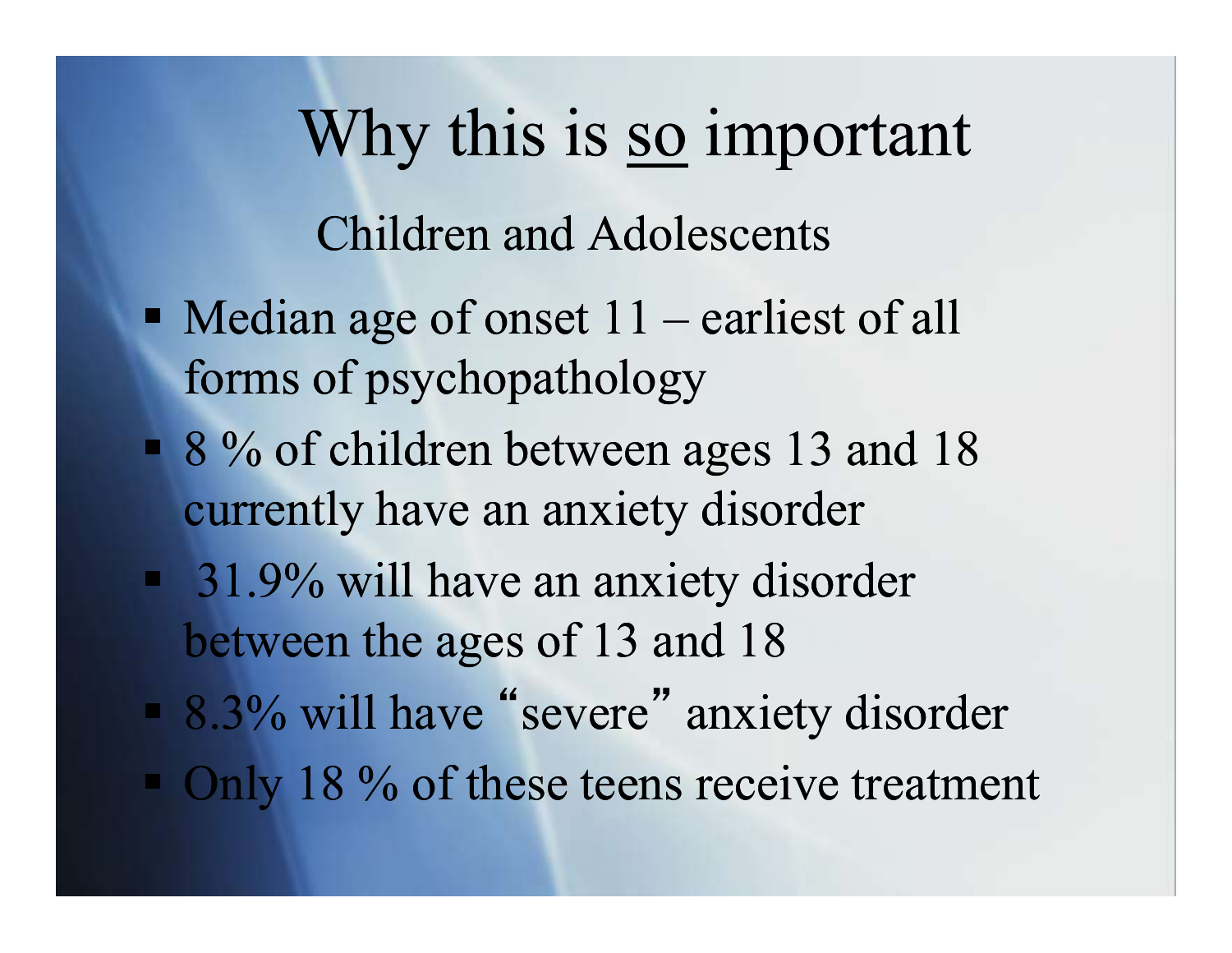#### Adolescents Girls

■ 38% of girls will have at least one anxiety disorder between the ages of 13 and 18, (compared with 26.1% for boys)

• Compared with 4.2% of girls will have ADHD, 10.2% with have a substance abuse disorder, 3.8% will have an eating disorder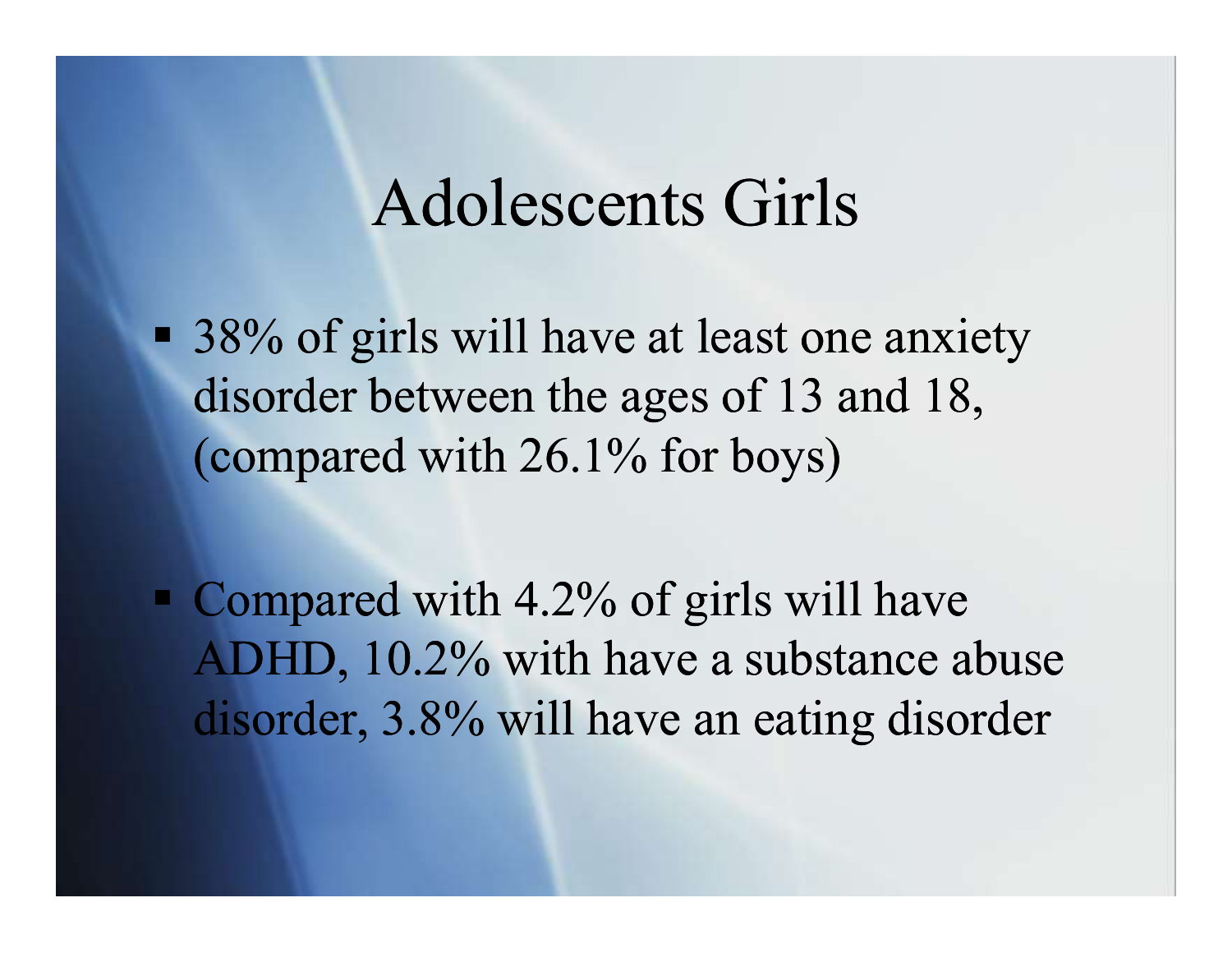#### It Didn't Use to be This Way

- **Teens are 5 to 8 times more likely to show** symptoms of an anxiety disorder compared with teens during WWII
- **Depression in teens increased by 37%** between 2005 and 2014
- College freshmen report highest stress and lowest mental health in 25 years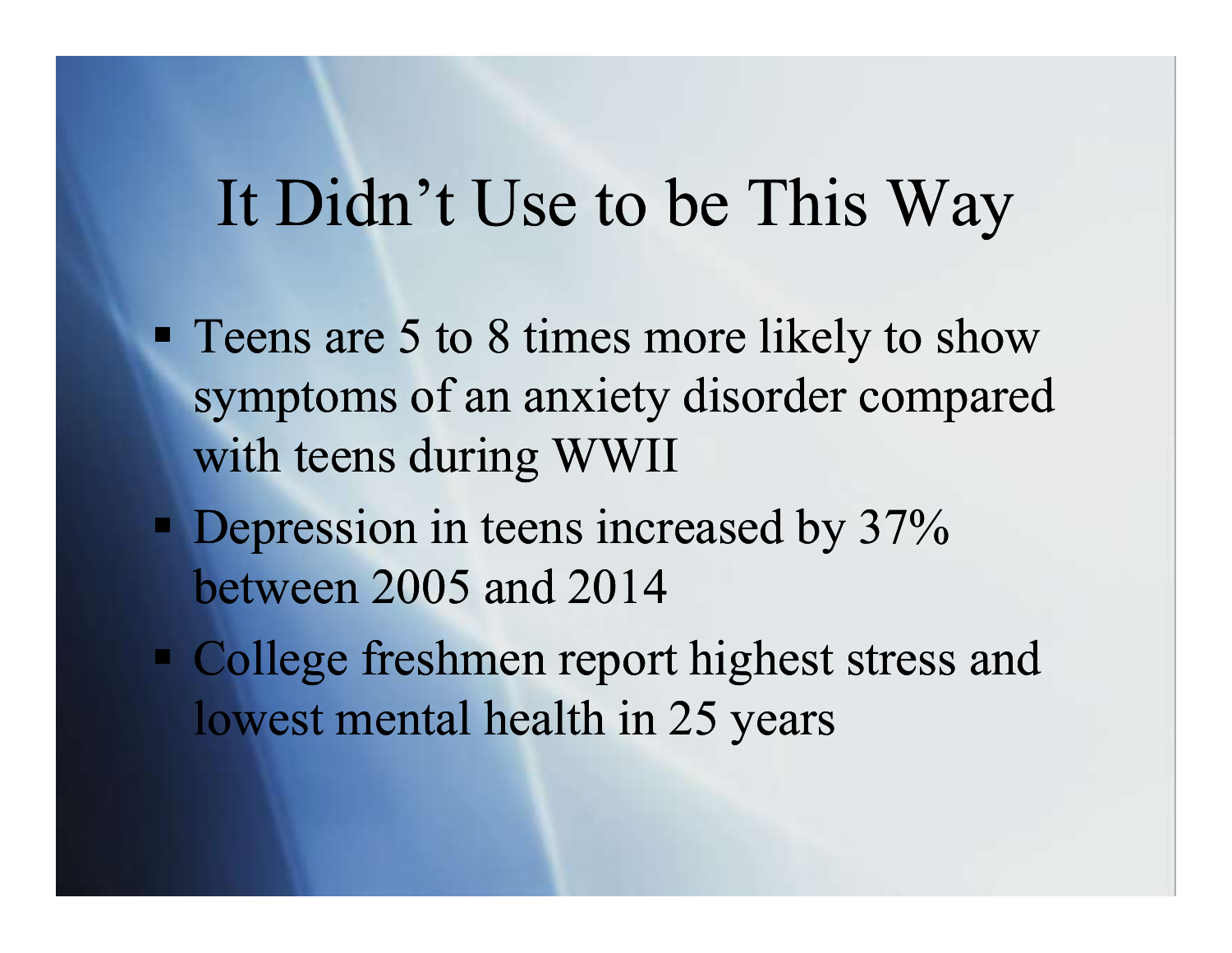#### Where Does it Come From?

- Doing well in school………..43% ■ Family finances…..............31%
- Getting into good college......29%
- $\blacksquare$  The way I look/weights........26%
- Managing extracurriculars....12%
- Friends…………………....…11%
- Family conflict…………….…7%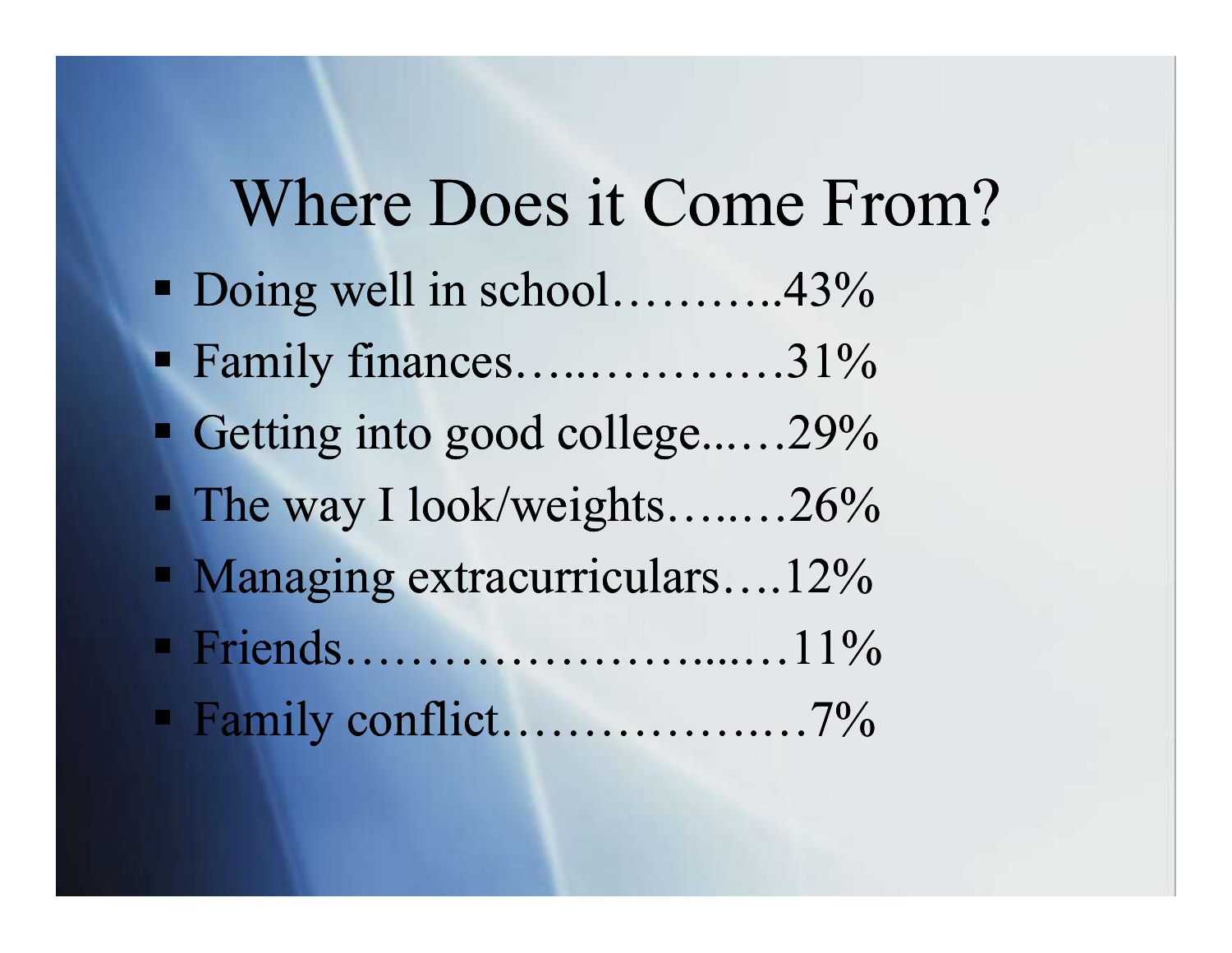## Percent Increase From 2009 to 2019 Among High School Students

- **Persistent sadness or hopelessness: 26% to 37%**
- Seriously considering attempting suicide: (14% to 19%),
- Making a suicide plan  $(11\%$  to  $16\%)$
- Attempting suicide  $(6\%$  to  $9\%)$
- White, woman or sexual minority (lesbian, gay or bisexual) students were at higher risk than non-white, men and heterosexual students. Berlously considering attempting suicide.  $(14\% 10\%)$ <br>
Making a suicide plan (11% to 16%)<br>
Attempting suicide (6% to 9%)<br>
White, woman or sexual minority (lesbian, gay or<br>
oisexual) students were at higher risk than nong a suicide plan (11% to 16%)<br>pting suicide (6% to 9%)<br>woman or sexual minority (lesbian, gay or<br>al) students were at higher risk than non-white,<br>nd heterosexual students.<br>Stephenson AZ, Demissie Z, Crosby AE, *et al (2020*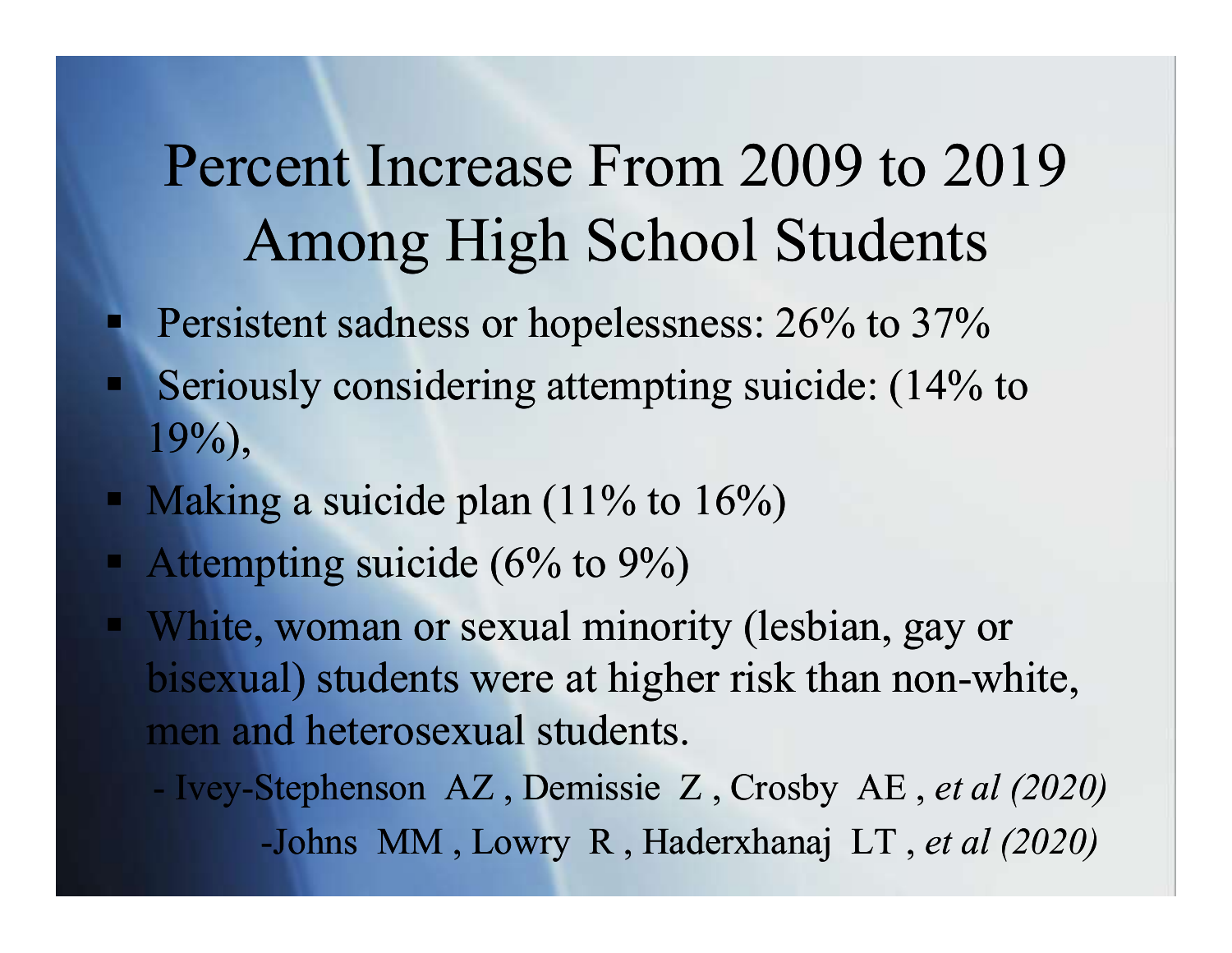### Emerging Data

#### 13 to 18-year-olds largest 12-month increases during pandemic:

- 334% increase in intentional self-injury mal self-injury<br>es<br>nent disorders<br>- FAIR health white paper 3/2/21
- **119%** increase in overdoses
- 93.6% increase in GAD
- 89.7% increase in adjustment disorders
- 83% increase in MDD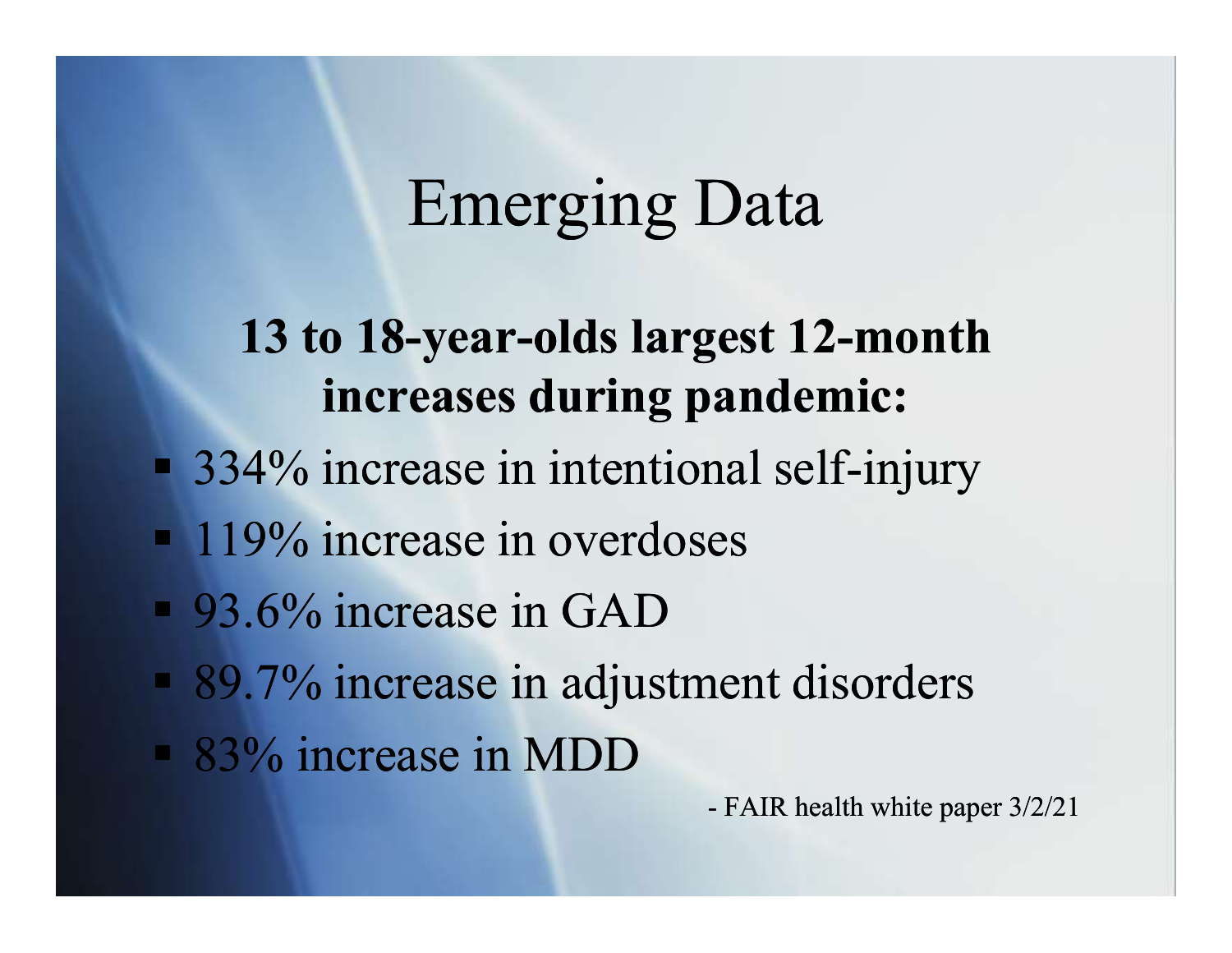### Medical Claims ages 13-18

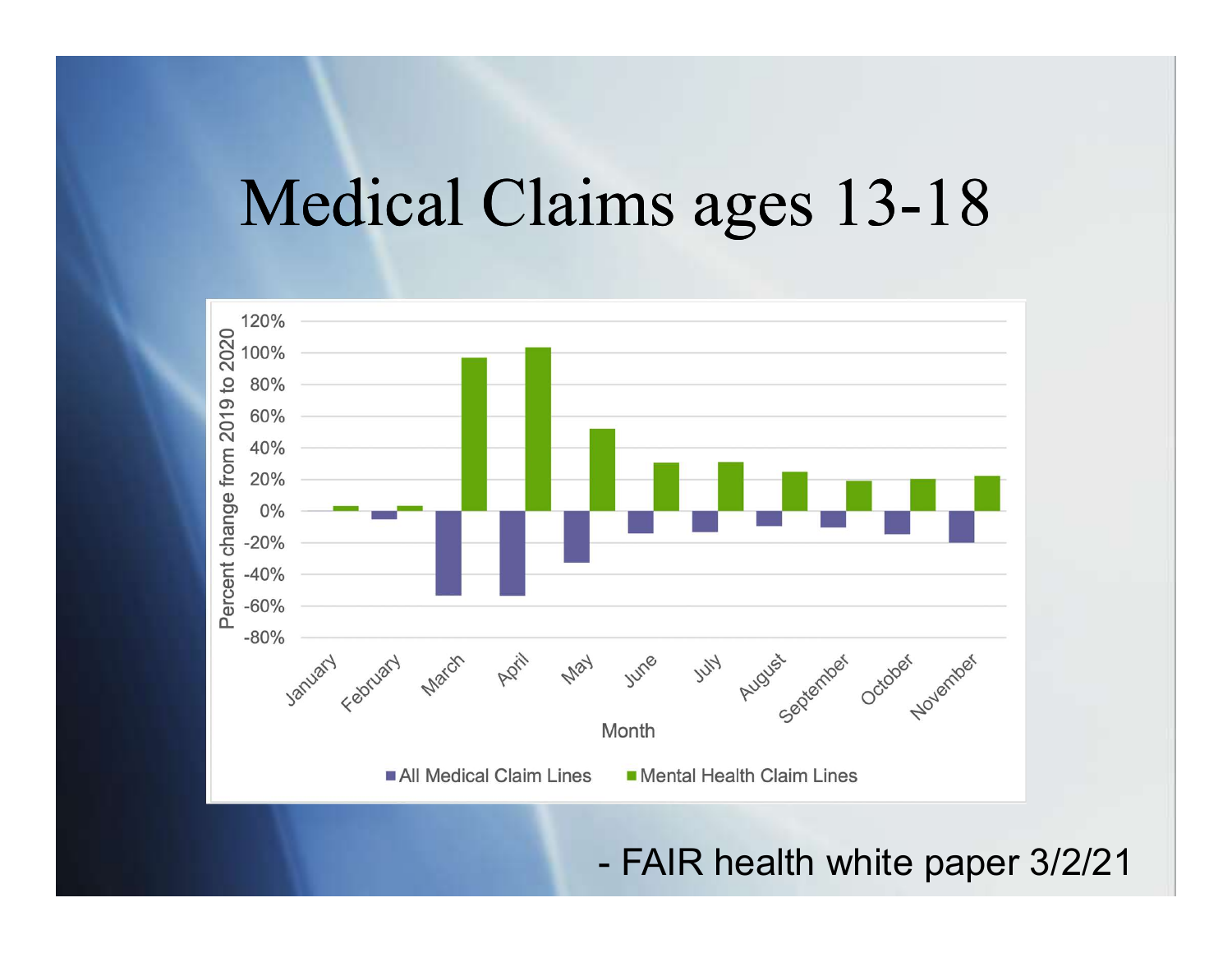"Pooled estimates obtained in the first year of the COVID-19 pandemic suggest that 1 in 4 youth globally are experiencing clinically elevated depression symptoms, while 1 in 5 youth are experiencing clinically elevated anxiety symptoms. These pooled estimates, which increased over time, are double of the COVID-19 pandemic suggest that 1<br>youth globally are experiencing clinica<br>elevated depression symptoms, while 1<br>youth are experiencing clinically elevat<br>anxiety symptoms. These pooled estime<br>which increased over time, a

Racine et al., 2021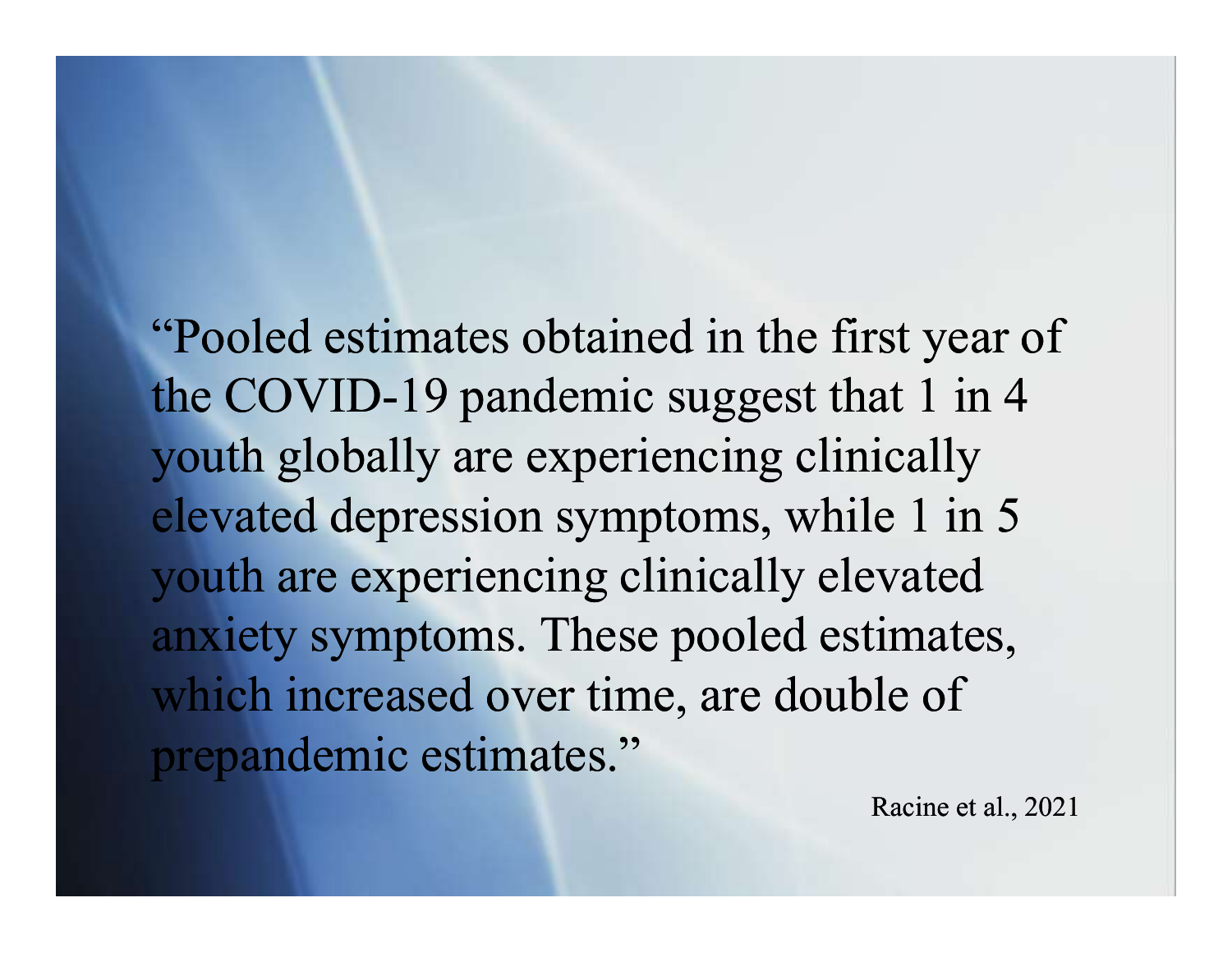# What Can We Do About This?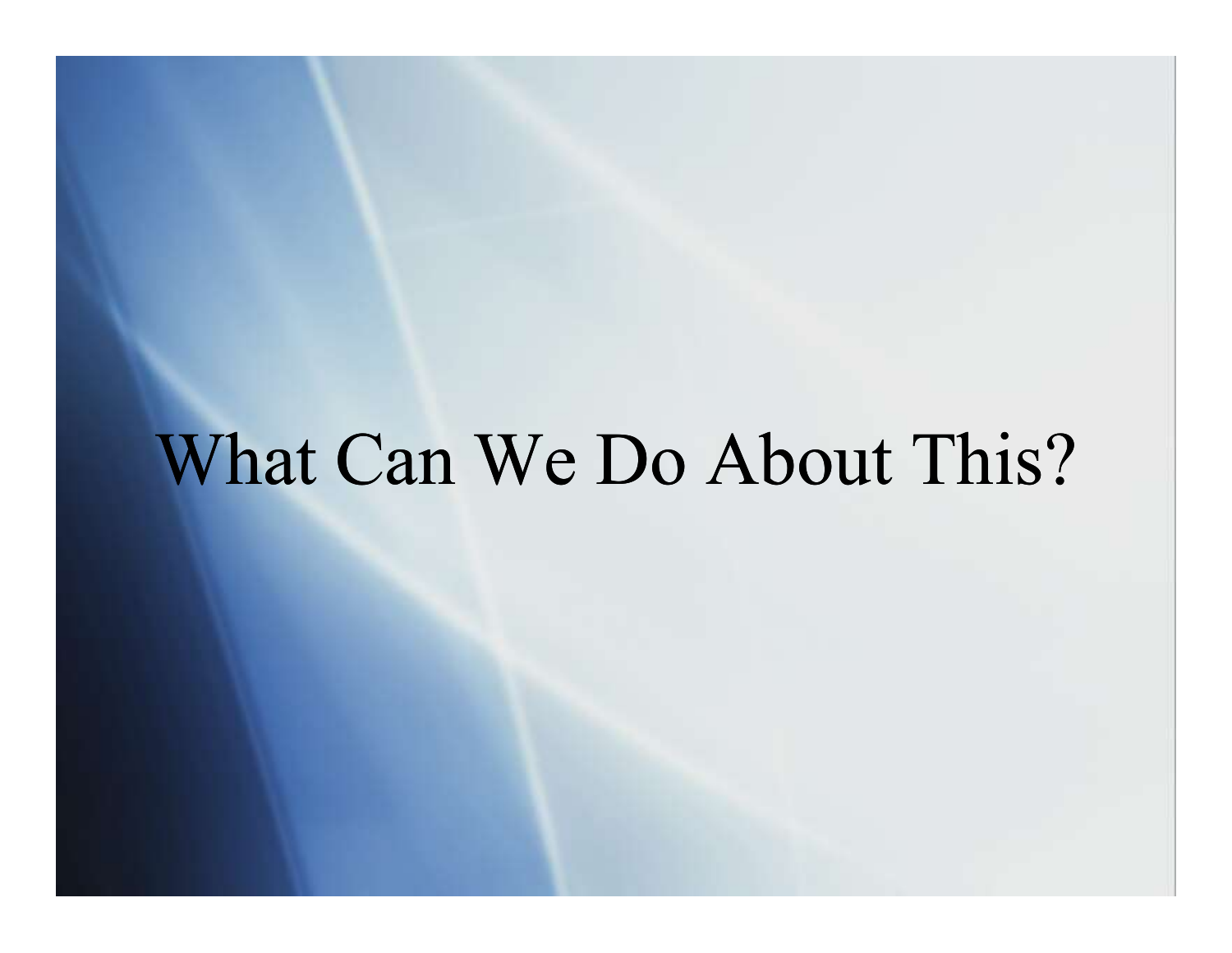#### Self-Compassion

**Self-Compassion vs. Self-Judgment** 

**Common Humanity vs. Isolation** 

**Mindfulness vs. Over-Identification**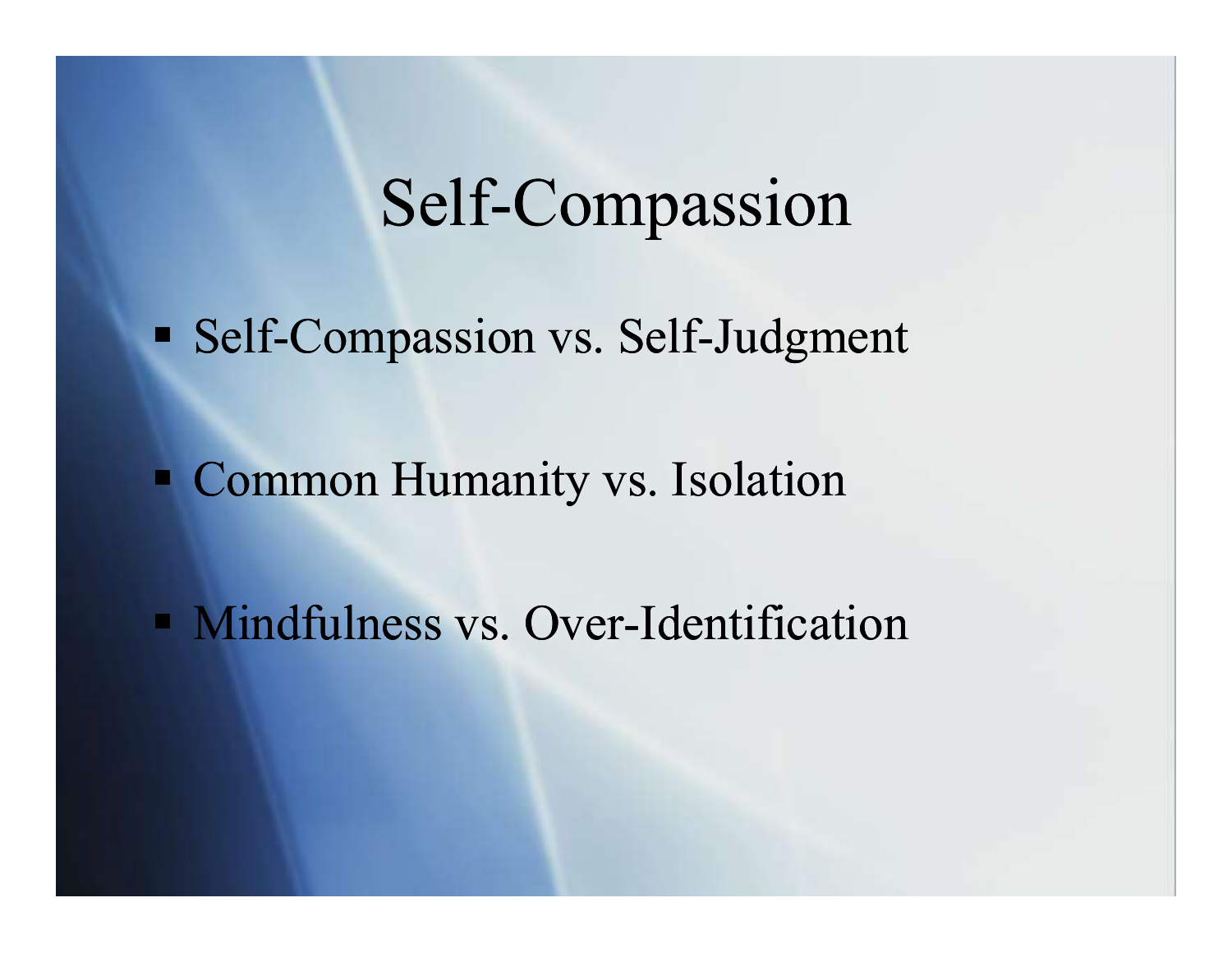# Psychoeducation regarding Stress and Anxiety

• What is anxiety and stress?

■ What is "normal"

**Review of basic coping skills**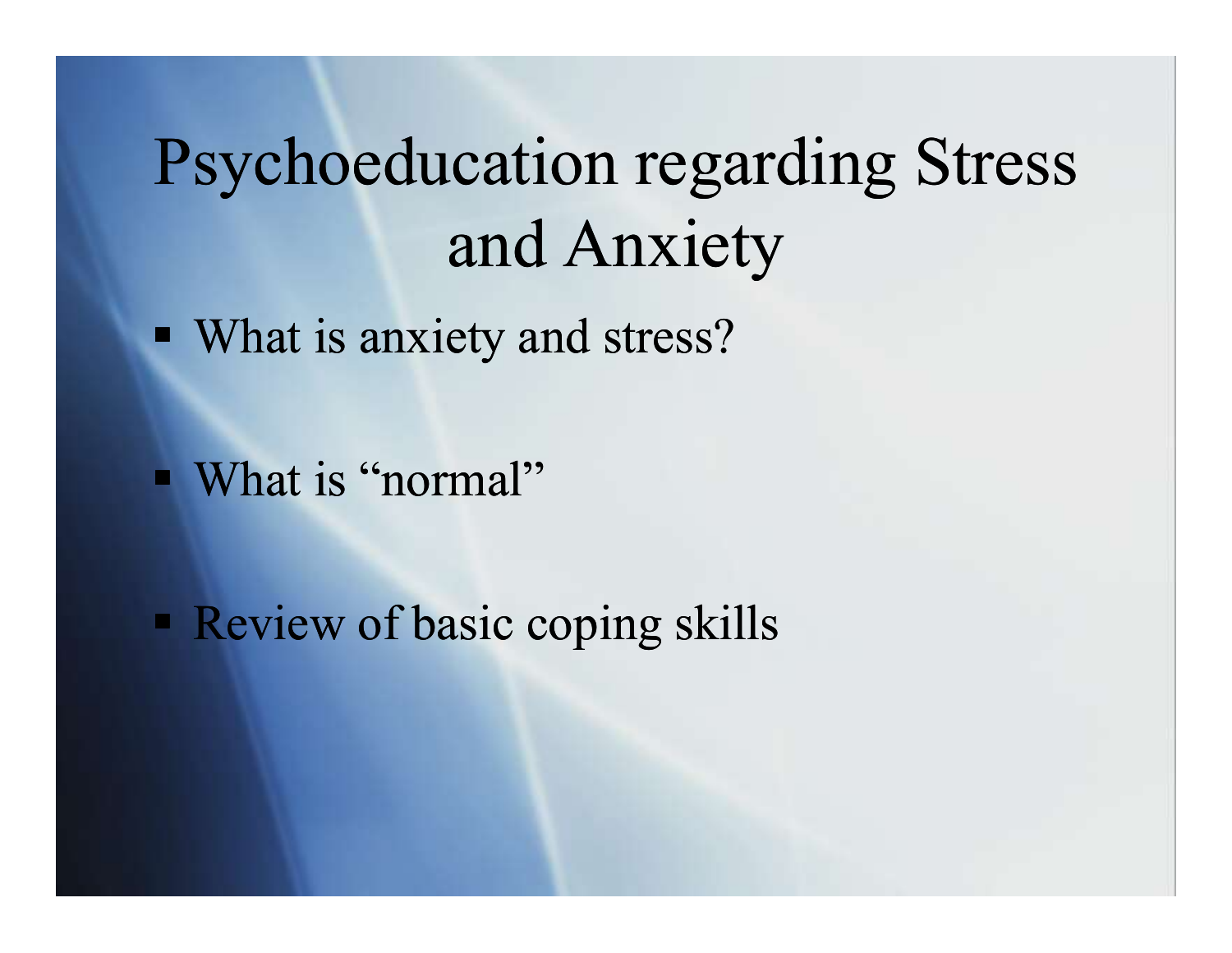#### Importance of Resilience

- Foster connections
- **Nodel altruism**
- Structured Routine
- **Take breaks and have** unstructured time
- **Figure 1** Teach and model selfcare
- Acceptance of change
- Help children move towards goals
- Nurture a positive self-view
- Model optimistic outlook
- Facilitate selfdiscovery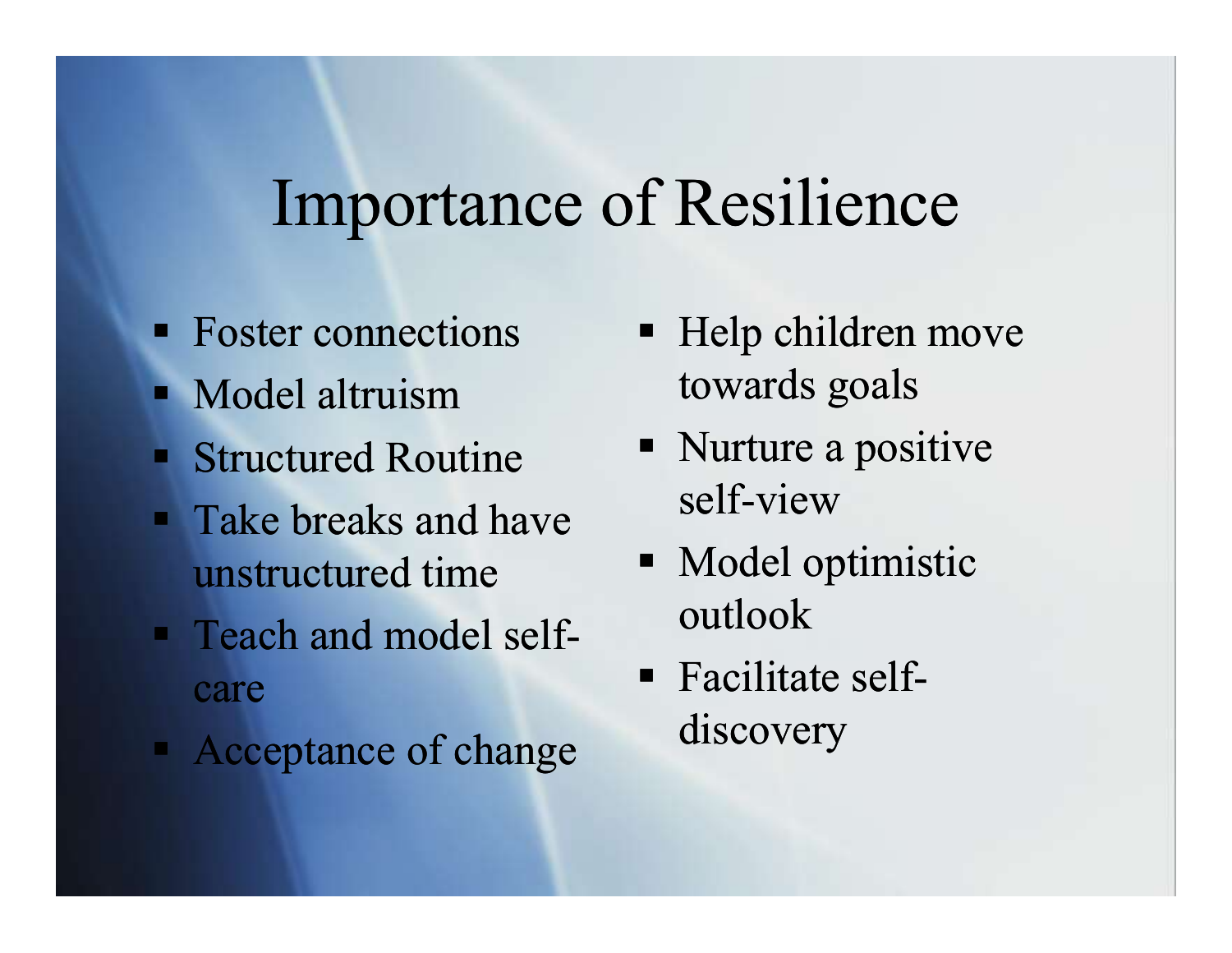# "It's not less of a car. You're just driving it on the wrong surface"



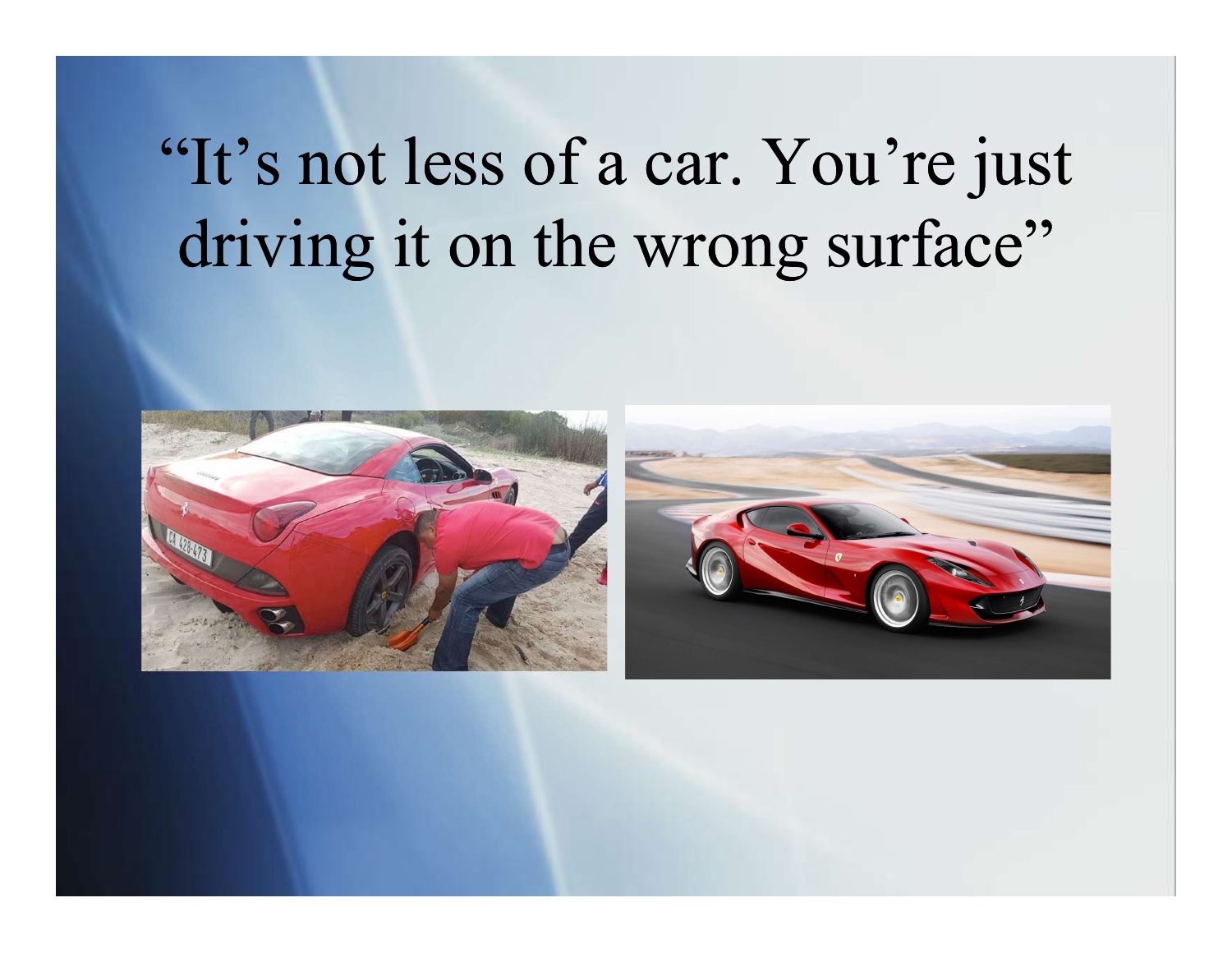# Learned Optimism

- **-** Adversity
- **Belief**
- Consequence
- **Disputation**
- **Energization**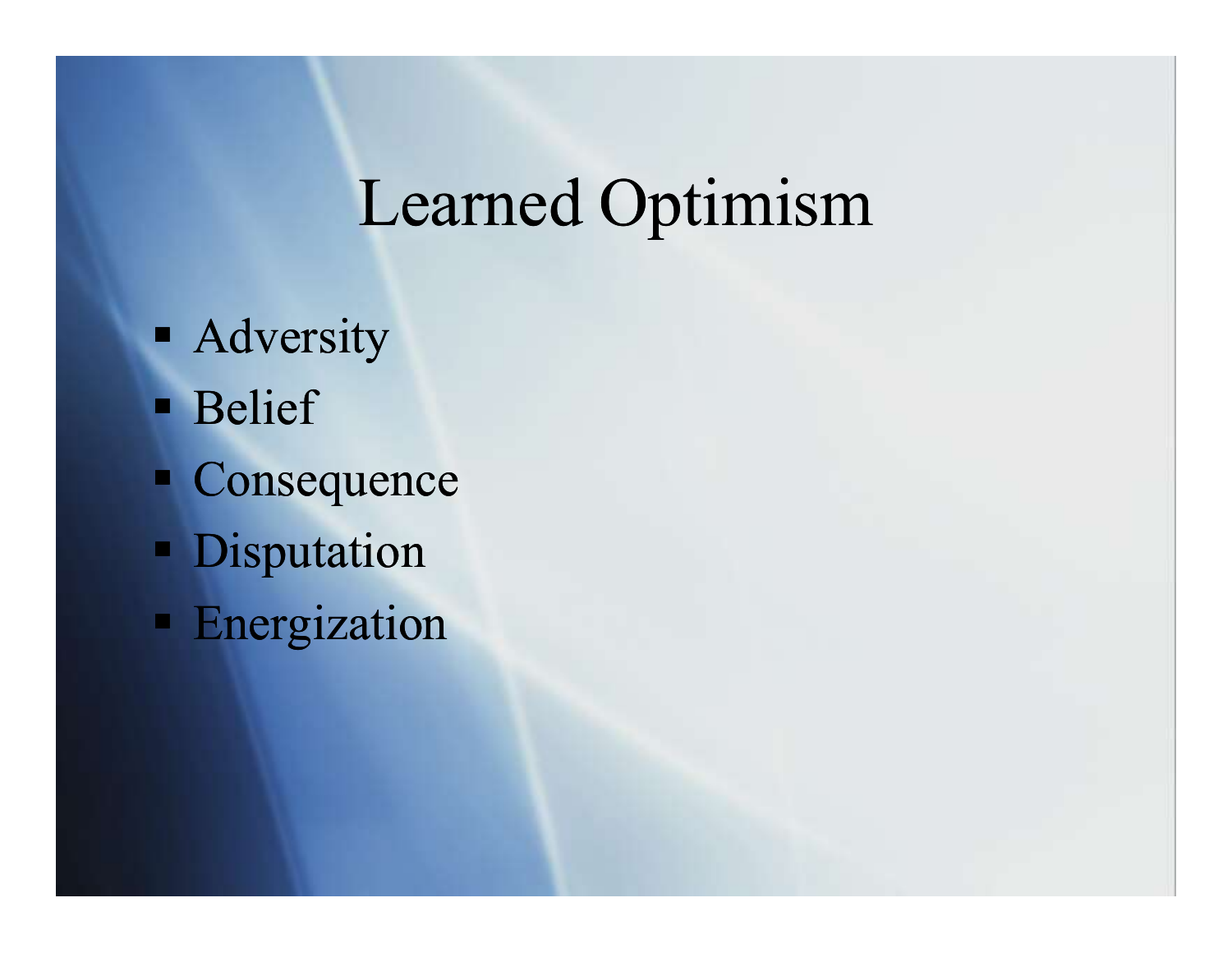#### Tolerance for Uncertainty "Anxiety's Kryptonite"

A skill we all have

Cognitive Reappraisal

Acceptance model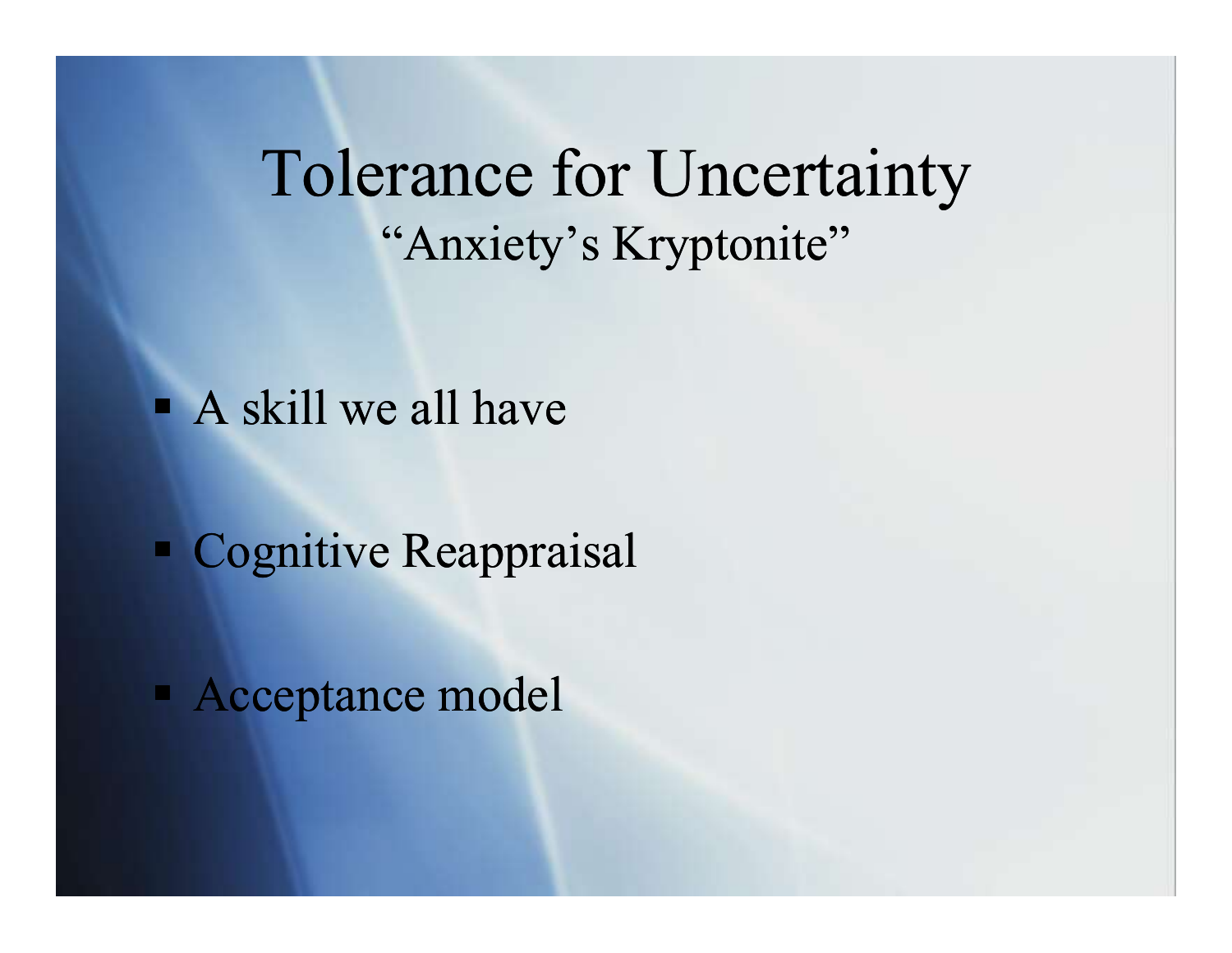#### Self-Efficacy

- An individual's belief in his/her capacity to execute behaviors necessary to produce specific performance attainments
- I know I can do it because...
	- **Mastery experiences**
	- **Vicarious Experiences**
	- **Verbal Persuasion**
	- Emotional States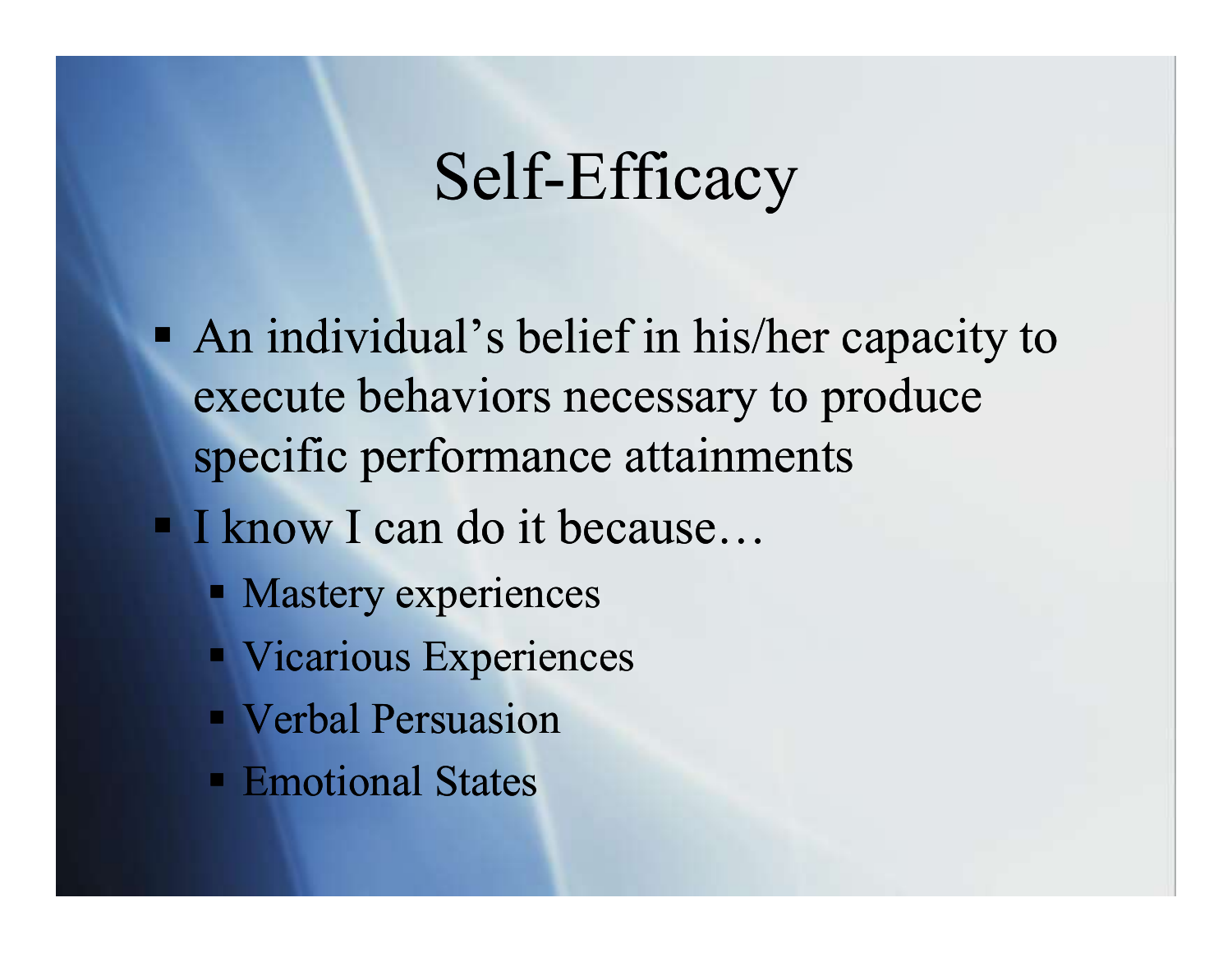# Why Does the Bird not Fear the Branch Breaking?

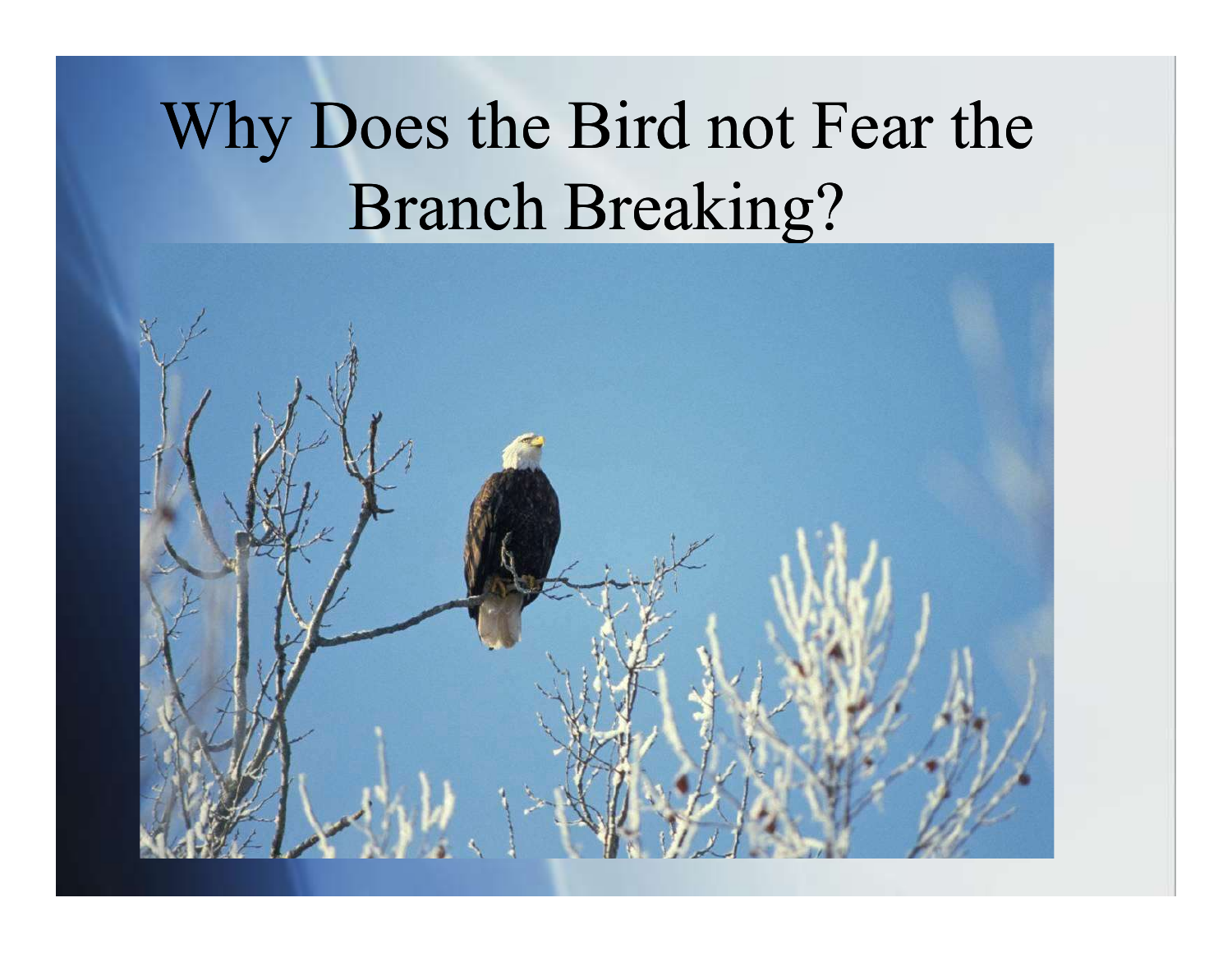# Flexibility is Strength